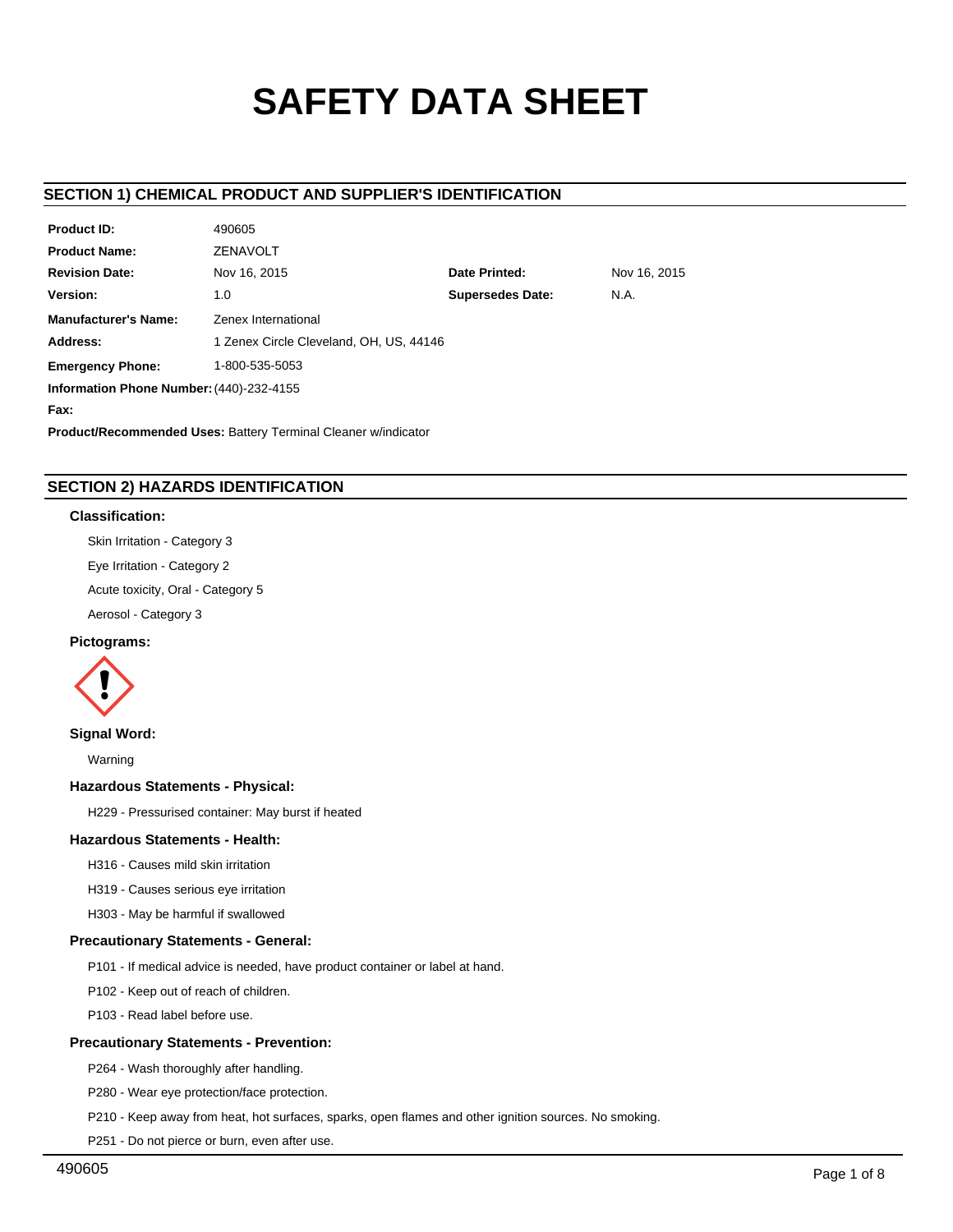## **Precautionary Statements - Response:**

P332 + P313 - If skin irritation occurs: Get medical advice/attention.

P305 + P351 + P338 - IF IN EYES: Rinse cautiously with water for several minutes. Remove contact lenses, if present and easy to do. Continue rinsing.

P337 + P313 - If eye irritation persists: Get medical advice/attention.

P312 - Call a POISON CENTER or doctor/physician if you feel unwell.

#### **Precautionary Statements - Storage:**

P410 - Protect from sunlight.

P412 - Do not expose to temperatures exceeding 50 °C/122 °F.

#### **Precautionary Statements - Disposal:**

P501 - Dispose of contents and container in accordance with all local, regional, national and international regulations.

## **SECTION 3) COMPOSITION / INFORMATION ON INGREDIENTS**

| <b>CAS</b>   | <b>Chemical Name</b>            | % By Weight |
|--------------|---------------------------------|-------------|
| 0007732-18-5 | WATER                           | 55% - 89%   |
| 0000106-97-8 | <b>BUTANE</b>                   | $2\% - 5\%$ |
| 0000144-55-8 | SODIUM BICARBONATE              | $2\% - 4\%$ |
| 0000111-76-2 | ETHYLENE GLYCOL MONOBUTYL ETHER | $1\% - 3\%$ |
| 0000075-28-5 | <b>ISOBUTANE</b>                | $1\% - 2\%$ |
| 0000074-98-6 | <b>PROPANE</b>                  | $1\% - 2\%$ |

## **SECTION 4) FIRST-AID MEASURES**

#### **Inhalation:**

Remove source of exposure or move person to fresh air and keep comfortable for breathing.

If exposed/feel unwell/concerned: Call a POISON CENTER/doctor.

Eliminate all ignition sources if safe to do so.

#### **Eye Contact:**

Remove source of exposure or move person to fresh air. Rinse eyes cautiously with lukewarm, gently flowing water for several minutes, while holding the eyelids open. Remove contact lenses, if present and easy to do. Continue rinsing for a duration of 15-20 minutes. Take care not to rinse contaminated water into the unaffected eye or onto the face. If eye irritation persists: Get medical advice/attention.

#### **Skin Contact:**

Take off immediately all contaminated clothing, shoes and leather goods (e.g. watchbands, belts). Gently blot or brush away excess product. Wash with plenty of lukewarm, gently flowing water for a duration of 15-20 minutes. Call a POISON CENTER/doctor if you feel unwell. Store contaminated clothing under water and wash before reuse or discard.

#### **Ingestion:**

Rinse mouth. Do NOT induce vomiting. Immediately call a POISON CENTER/doctor. If vomiting occurs naturally, lie on your side, in the recovery position.

Never give anything by mouth to an unconscious or convulsing victim. Keep person warm and quiet.

# **SECTION 5) FIRE-FIGHTING MEASURES**

## **Suitable Extinguishing Media:**

Use water, fog, dry chemical, or carbon dioxide.

Carbon dioxide can displace oxygen. Use caution when applying carbon dioxide in confined spaces. Simultaneous use of foam and water on the same surface is to be avoided as water destroys the foam.

#### **Unsuitable Extinguishing Media:**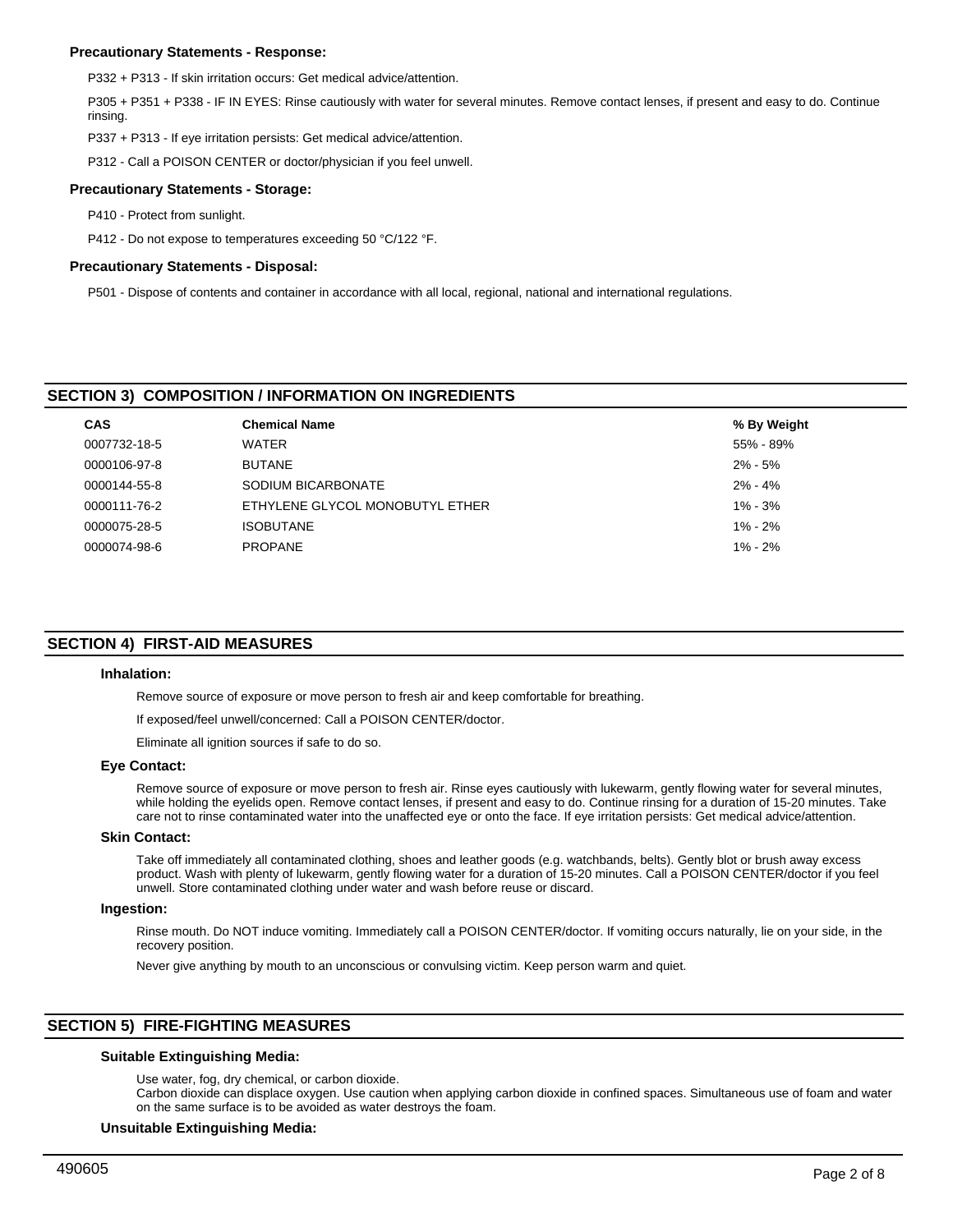Water may be ineffective but can be used to cool containers exposed to heat or flame.

## **Specific Hazards in Case of Fire:**

Contents under pressure. Keep away from ignition sources and open flames. Exposure of containers to extreme heat and flames can cause them to rupture often with violent force.

Aerosol cans may rupture when heated.

Heated cans may burst.

In fire, will decompose to carbon dioxide, carbon monoxide

## **Fire-Fighting Procedures:**

Isolate immediate hazard area and keep unauthorized personnel out. Stop spill/release if it can be done safely. Move undamaged containers from immediate hazard area if it can be done safely. Water spray may be useful in minimizing or dispersing vapors and to protect personnel.

Dispose of fire debris and contaminated extinguishing water in accordance with official regulations.

## **Special Protective Actions:**

Wear protective pressure self-contained breathing apparatus (SCBA)and full turnout gear.

Care should always be exercised in dust/mist areas.

## **SECTION 6) ACCIDENTAL RELEASE MEASURES**

#### **Emergency Procedure:**

Flammable/combustible material.

ELIMINATE all ignition sources (no smoking, flares, sparks, or flames in immediate area). Stay upwind; keep out of low areas. Immediately turn off or isolate any source of ignition. Keep unnecessary people away; isolate hazard area and deny entry. Do not touch or walk through spilled material. Clean up immediately. Use absorbent sweeping compound to soak up material and put into suitable container for proper disposal.

#### **Recommended Equipment:**

Positive pressure, full-face piece self-contained breathing apparatus(SCBA), or positive pressure supplied air respirator with escape SCBA (NIOSH approved).

#### **Personal Precautions:**

ELIMINATE all ignition sources (no smoking, flares, sparks, or flames in immediate area). Use explosion proof equipment. Avoid breathing vapor. Avoid contact with skin, eye or clothing. Do not touch damaged containers or spilled materials unless wearing appropriate protective clothing.

#### **Environmental Precautions:**

Stop spill/release if it can be done safely. Prevent spilled material from entering sewers, storm drains, other unauthorized drainage systems and natural waterways by using sand, earth, or other appropriate barriers.

# **SECTION 7) HANDLING AND STORAGE**

#### **General:**

For industrial and institutional use only. For use by trained personnel only. Keep away from children. Wash hands after use. Do not get in eyes, on skin or on clothing. Do not breathe vapors or mists. Use good personal hygiene practices. Eating, drinking and smoking in work areas is prohibited. Remove contaminated clothing and protective equipment before entering eating areas. Eyewash stations and showers should be available in areas where this material is used and stored.

#### **Ventilation Requirements:**

Use only with adequate ventilation to control air contaminants to their exposure limits. The use of local ventilation is recommended to control emissions near the source.

#### **Storage Room Requirements:**

Keep container(s) tightly closed and properly labeled. Store in cool, dry, well-ventilated areas away from heat, direct sunlight and incompatibilities. Store in approved containers and protect against physical damage. Keep containers securely sealed when not in use. Indoor storage should meet OSHA standards and appropriate fire codes. Containers that have been opened must be carefully resealed to prevent leakage. Empty container retain residue and may be dangerous.

Do not cut, drill, grind, weld, or perform similar operations on or near containers. Do not pressurize containers to empty them. Ground all structures, transfer containers and equipment to conform to the national electrical code. Use procedures that prevent static electrical sparks. Static electricity may accumulate and create a fire hazard.

Store at temperatures below 120°F.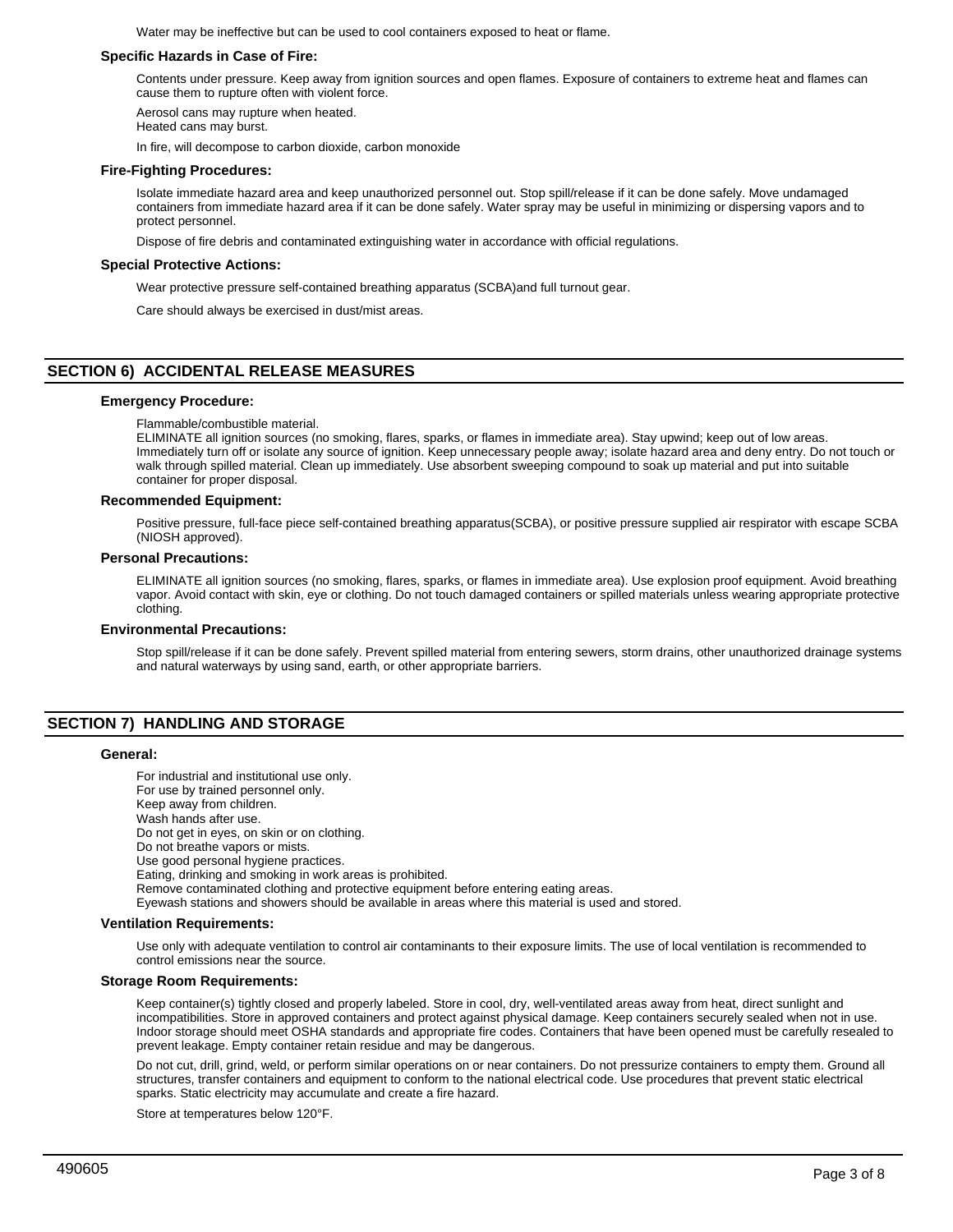## **Eye Protection:**

Chemical goggles, safety glasses with side shields or vented/splash proof goggles. Contact lenses may absorb irritants. Particles may adhere to lenses and cause corneal damage.

## **Skin Protection:**

Wear gloves, long sleeved shirt, long pants and other protective clothing as required to minimize skin contact.

Use of gloves approved to relevant standards made from the following materials may provide suitable chemical protection: PVC, neoprene or nitrile rubber gloves. Suitability and durability of a glove is dependent on usage, e.g. frequency and duration of contact, chemical resistance of glove material, glove thickness, dexterity. Always seek advice from glove suppliers. Contaminated gloves should be replaced. Chemical-resistant clothing is recommended to avoid prolonged contact. Avoid unnecessary skin contact.

#### **Respiratory Protection:**

If engineering controls do not maintain airborne concentrations to a level which is adequate to protect worker, a respiratory protection program that meets or is equivalent to OSHA 29 CFR 1910.134 and ANSI Z88.2 should be followed. Check with respiratory protective equipment suppliers. Where air-filtering respirators are suitable, select an appropriate combination of mask and filter. Select a filter suitable for combined particulate/organic gases and vapors.

When spraying more than one half can continuously or more than one can consecutively, use NIOSH approved respirator.

| <b>Chemical Name</b>                      | <b>OSHA</b><br>TWA<br>(ppm) | <b>OSHA</b><br>TWA<br>(mg/m3) | <b>OSHA</b><br><b>STEL</b><br>(ppm) | <b>OSHA</b><br><b>STEL</b><br>(mg/m3) | <b>OSHA</b><br>Tables (Z1,<br>Z2, Z3) | <b>OSHA</b><br>Carcinogen | <b>OSHA</b><br><b>Skin</b><br>designation | <b>NIOSH</b><br><b>TWA</b><br>(ppm) | <b>NIOSH</b><br><b>TWA</b><br>(mg/m3) | <b>NIOSH</b><br><b>STEL</b><br>(ppm) | <b>NIOSH</b><br><b>STEL</b><br>(mg/m3) | <b>NIOSH</b><br>Carcinogen |
|-------------------------------------------|-----------------------------|-------------------------------|-------------------------------------|---------------------------------------|---------------------------------------|---------------------------|-------------------------------------------|-------------------------------------|---------------------------------------|--------------------------------------|----------------------------------------|----------------------------|
| <b>BUTANE</b>                             |                             |                               |                                     |                                       |                                       |                           |                                           | 800                                 | 1900                                  |                                      |                                        |                            |
| ETHYLENE GLYCOL<br><b>MONOBUTYL ETHER</b> | 50                          | 240                           |                                     |                                       |                                       |                           |                                           | 5                                   | 24                                    |                                      |                                        |                            |
| <b>ISOBUTANE</b>                          |                             |                               |                                     |                                       |                                       |                           |                                           | 800                                 | 1900                                  |                                      |                                        |                            |
| <b>PROPANE</b>                            | 1000                        | 1800                          |                                     |                                       |                                       |                           |                                           | 1000                                | 1800                                  |                                      |                                        |                            |
|                                           |                             |                               |                                     |                                       |                                       |                           |                                           |                                     |                                       |                                      |                                        |                            |

| Chemical Name                             | <b>ACGIH</b><br><b>TWA</b><br>(ppm)                | <b>ACGIH</b><br><b>TWA</b><br>(mg/m3) | <b>ACGIH</b><br><b>STEL</b><br>(ppm) | <b>ACGIH</b><br><b>STEL</b><br>(mg/m3) |
|-------------------------------------------|----------------------------------------------------|---------------------------------------|--------------------------------------|----------------------------------------|
| <b>BUTANE</b>                             | 1000                                               |                                       |                                      |                                        |
| ETHYLENE GLYCOL<br><b>MONOBUTYL ETHER</b> | 20                                                 | 97                                    |                                      |                                        |
| <b>ISOBUTANE</b>                          | 1000                                               |                                       |                                      |                                        |
| <b>PROPANE</b>                            | See<br>Appendix<br>F: Minimal<br>Oxygen<br>Content |                                       |                                      |                                        |
|                                           |                                                    |                                       |                                      |                                        |

# **SECTION 9) PHYSICAL AND CHEMICAL PROPERTIES**

# **Physical and Chemical Properties**

| Density               | 8.05910 lb/gal |
|-----------------------|----------------|
| % VOC                 | 8.93500%       |
| <b>VOC Actual</b>     | 86.28727 g/l   |
| Density VOC           | 0.72008 lb/gal |
| <b>VOC Actual</b>     | 0.72008 lb/gal |
| Appearance            | N.A.           |
| <b>Odor Threshold</b> | N.A.           |
| Odor Description      | N.A.           |
|                       |                |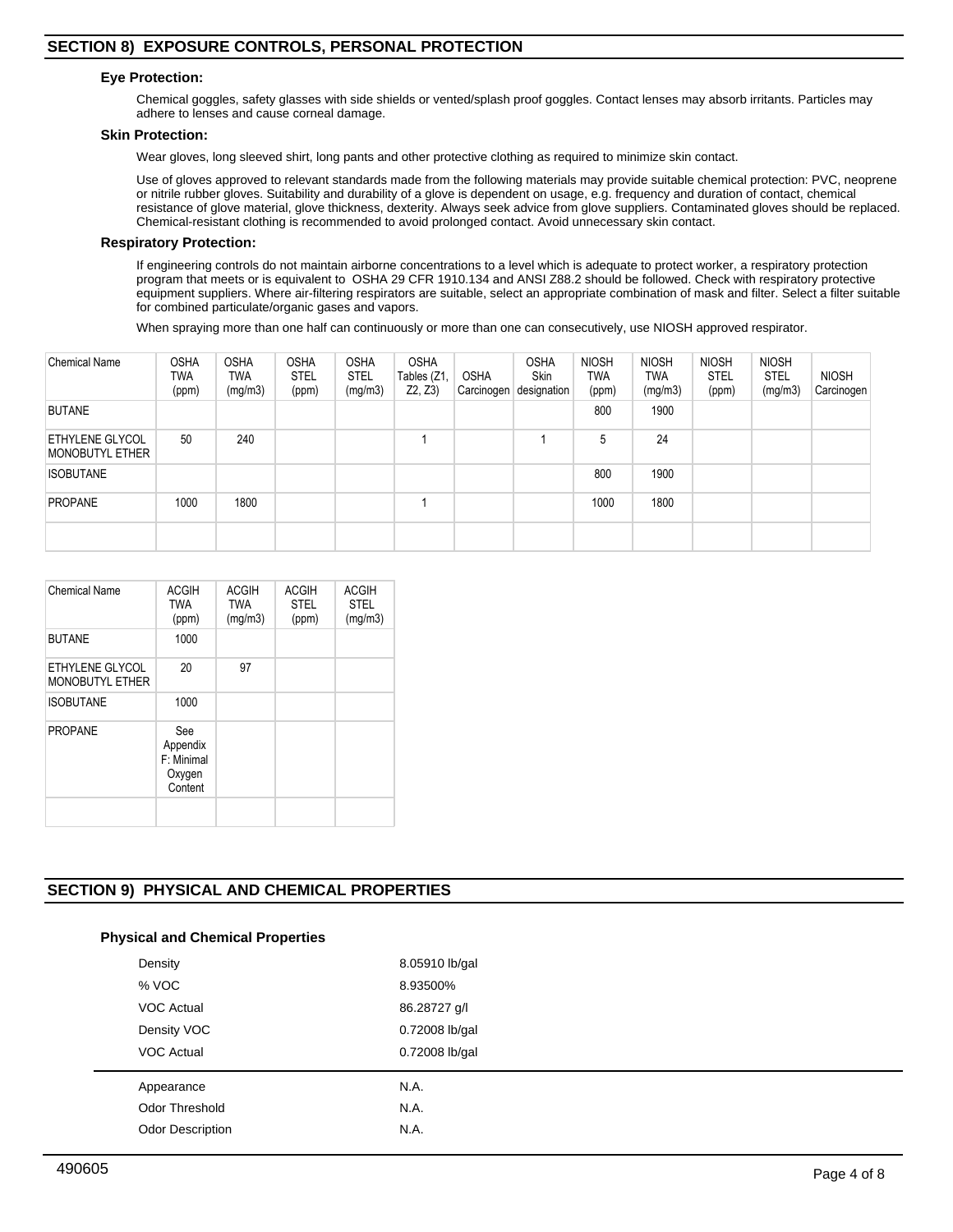| рH                           | 8.75              |
|------------------------------|-------------------|
| <b>Water Solubility</b>      | Soluble           |
| Flammability                 | Will not burn     |
| <b>Flash Point Symbol</b>    | N.A.              |
| <b>Flash Point</b>           | N.A.              |
| Viscosity                    | N.A.              |
| Lower Explosion Level        | 1.8               |
| <b>Upper Explosion Level</b> | 9.5               |
| <b>Vapor Density</b>         | Slower than ether |
| <b>Melting Point</b>         | N.A.              |
| <b>Freezing Point</b>        | N.A.              |
| Low Boiling Point            | 0 °F              |
| <b>High Boiling Point</b>    | 212 °F            |
| Decomposition Pt             | 0                 |
| Auto Ignition Temp           | N.A.              |
| <b>Evaporation Rate</b>      | Slower than ether |

## **SECTION 10) STABILITY AND REACTIVITY**

## **Stability:**

Stable.

# **Conditions to Avoid:**

## High temperatures.

## **Incompatible Materials:**

None known.

# **Hazardous Reactions/Polymerization:**

Will not occur.

## **Hazardous Decomposition Products:**

In fire, will decompose to carbon dioxide, carbon monoxide.

# **SECTION 11) TOXICOLOGICAL INFORMATION**

# **Skin Corrosion/Irritation:**

Overexposure will cause defatting of skin.

Causes mild skin irritation

# **Serious Eye Damage/Irritation:**

Overexposure will cause redness and burning sensation.

Causes serious eye irritation

## **Carcinogenicity:**

No data available

## **Germ Cell Mutagenicity:**

No data available

## **Reproductive Toxicity:**

No data available

# **Respiratory/Skin Sensitization:**

No data available

## **Specific Target Organ Toxicity - Single Exposure:**

No data available

# **Specific Target Organ Toxicity - Repeated Exposure:**

No data available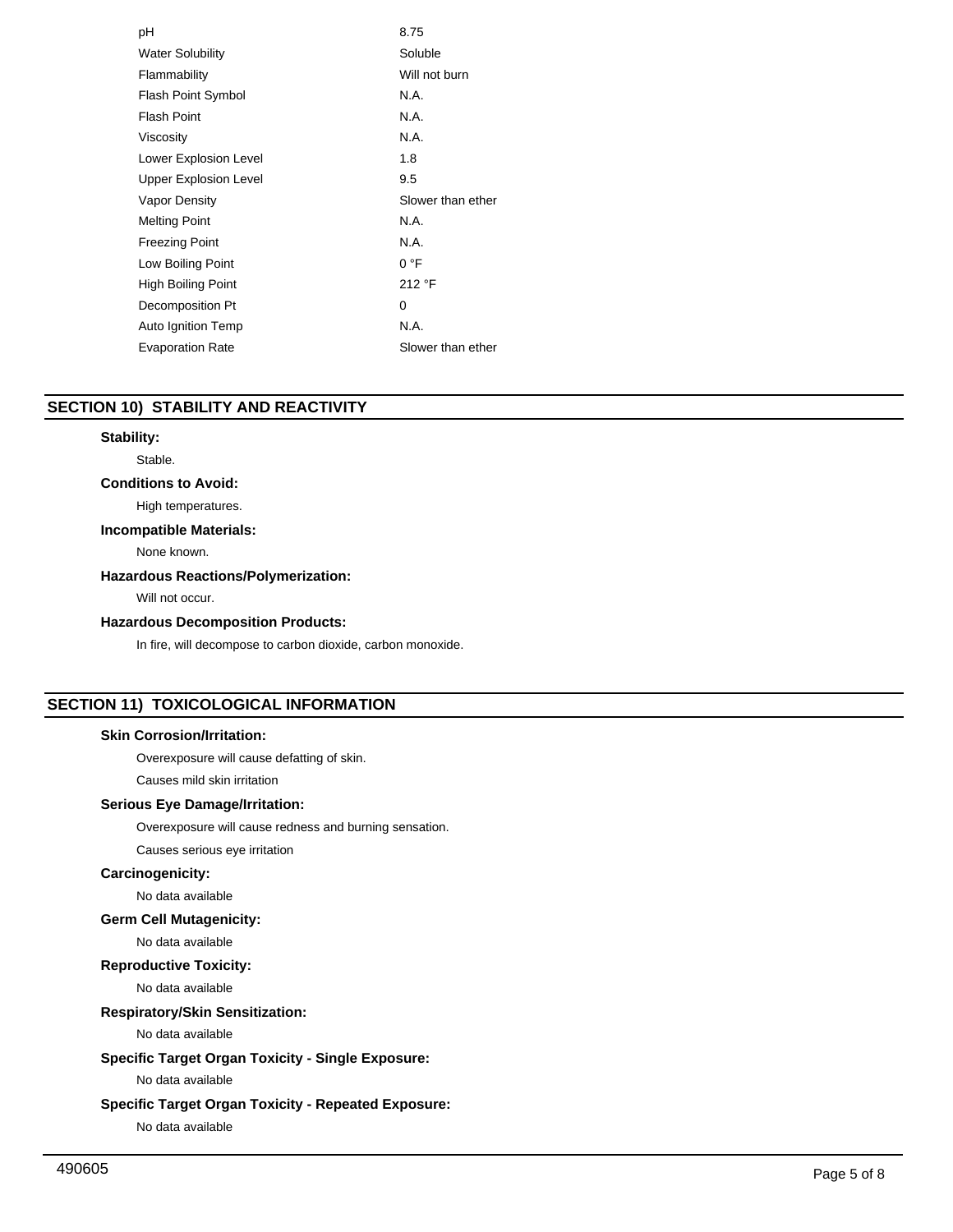## **Aspiration Hazard:**

No data available

#### **Acute Toxicity:**

Inhalation: effect of overexposure include irritation of respiratory tract, headache, dizziness, nausea, and loss of coordination. Extreme overexposure may result in unconsciousness and possibly death.

0000111-76-2 ETHYLENE GLYCOL MONOBUTYL ETHER

LC50 (female rat): 450 ppm (4-hour exposure) (2)

LC50 (male rat): 486 ppm (4-hour exposure) (2)

LD50 (oral, male weanling rat): 3000 mg/kg (1)

LD50 (oral, 6-week old male rat): 2400 mg/kg (1)

LD50 (oral, yearling male rat): 560 mg/kg (1)

LD50 (oral, female rat): 530 mg/kg; 2500 mg/kg (1)LD50 (oral, male mouse): 1230 mg/kg (1)

LD50 (oral, rabbit): 320 mg/kg (1)

LD50 (dermal, male rabbit): 406 mg/kg (cited as 0.45 mL/kg) (1)

0000075-28-5 ISOBUTANE

LC50 (mouse, inhalation): 520,000 ppm (52%); 2-hour exposure.(4)

0000106-97-8 BUTANE

LC50 (mouse): 202000 ppm (481000 mg/m3) (4-hour exposure); cited as 680 mg/L (2-hour exposure) (9) LC50 (rat): 276000 ppm (658000 mg/m3) (4-hour exposure); cited as 658 mg/L (4- hour exposure) (9)

#### **Potential Health Effects - Miscellaneous**

0000111-76-2 ETHYLENE GLYCOL MONOBUTYL ETHER

Can be absorbed through the skin in harmful amounts. May cause injury to the kidneys, liver, blood and/or bone marrow. Repeated overexposure may result in damage to the blood. Eye contact may cause corneal injury. Has been toxic to the fetus in laboratory animals at doses that are toxic to the mother.

## **SECTION 12) ECOLOGICAL INFORMATION**

#### **Toxicity:**

No data available.

#### **Persistence and Degradability:**

No data available.

## **Bio-Accumulative Potential:**

No data available.

#### **Mobility in Soil:**

No data available.

#### **Other Adverse Effects:**

No data available.

## **SECTION 13) DISPOSAL CONSIDERATIONS**

#### **Water Disposal:**

Under RCRA, it is the responsibility of the user of the product, to determine a the time of disposal whether the product meets RCRA criteria for hazardous waste. Waste management should be in full compliance with federal, state, and local laws.

Empty containers retain product residue which may exhibit hazards of material, therefore do not pressurize, cut, glaze, weld or use for any other purposes. Return drums to reclamation centers for proper cleaning and reuse.

# **SECTION 14) TRANSPORT INFORMATION**

#### **U.S. DOT Information:**

Consumer Commodity, ORM-D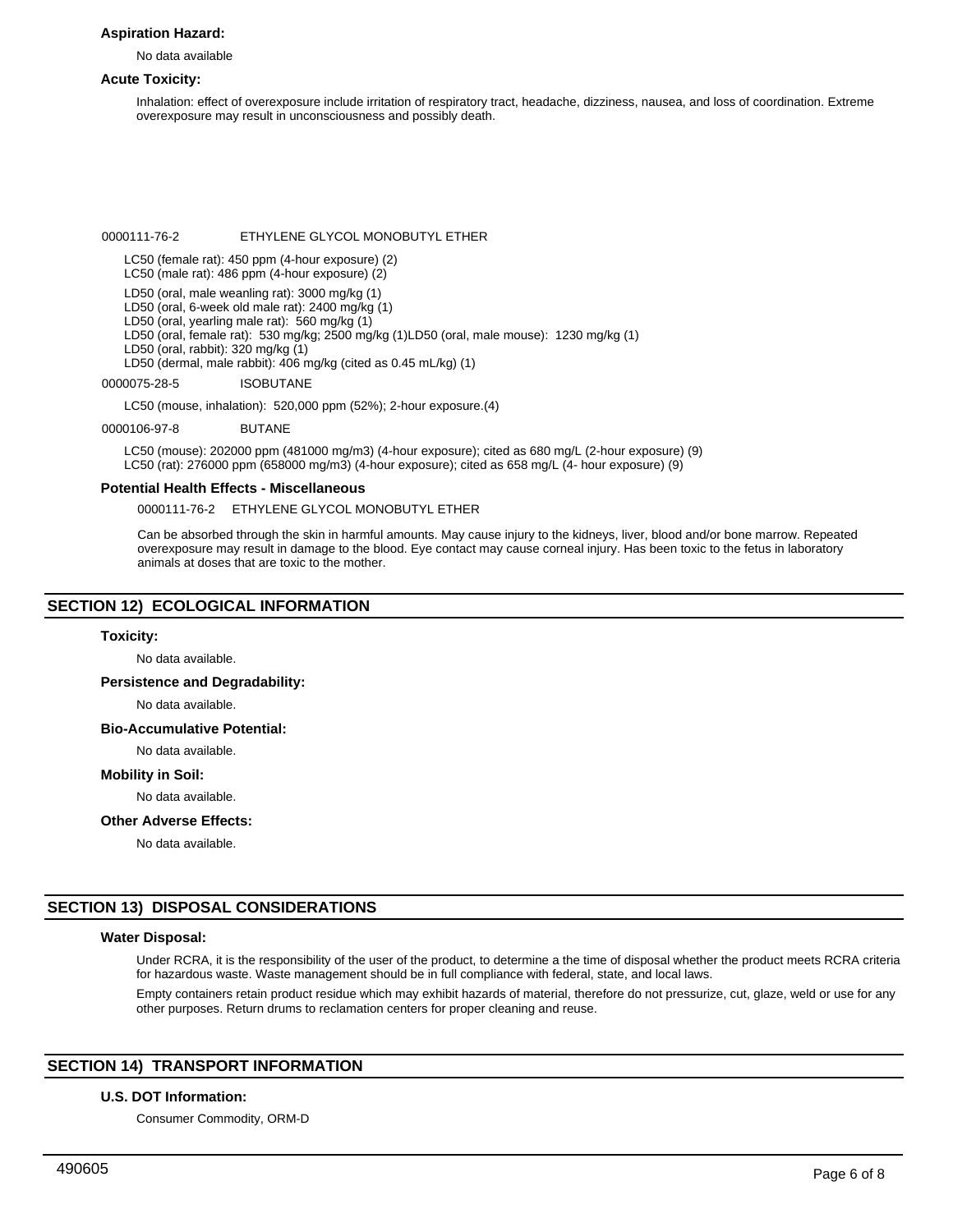# **IMDG Information:**

Consumer Commodity, ORM-D

## **IATA Information:**

Consumer Commodity, ORM-D

# **SECTION 15) REGULATORY INFORMATION**

| CAS          | <b>Chemical Name</b>               | % By Weight    | <b>Regulation List</b>                                   |
|--------------|------------------------------------|----------------|----------------------------------------------------------|
| 0007732-18-5 | <b>WATER</b>                       | 55% - 89% TSCA |                                                          |
| 0000106-97-8 | <b>BUTANE</b>                      |                | 2% - 5% SARA312, VOC TSCA, ACGIH                         |
| 0000144-55-8 | SODIUM BICARBONATE                 |                | 2% - 4% SARA312, TSCA                                    |
| 0000111-76-2 | ETHYLENE GLYCOL<br>MONOBUTYL ETHER |                | 1% - 3% CERCLA, SARA312, SARA313, VOC, TSCA, ACGIH, OSHA |
| 0000075-28-5 | <b>ISOBUTANE</b>                   |                | 1% - 2% SARA312, VOC TSCA, ACGIH                         |
| 0000074-98-6 | <b>PROPANE</b>                     |                | 1% - 2% SARA312, VOC, TSCA, ACGIH, OSHA                  |

## **SECTION 16) OTHER INFORMATION**

#### **Glossary:**

\* There are points of differences between OSHA GHS and UN GHS. In 90% of the categories, they can be used interchangeably, but for the Skin Corrosion/Irritant Category and the Specific Target Organ Toxicity (Single and Repeated Exposure) Categories. In these cases, our system will say UN GHS.

ACGIH- American Conference of Governmental Industrial Hygienists; ANSI- American National Standards Institute; Canadian TDG-Canadian Transportation of Dangerous Goods; CAS- Chemical Abstract Service; Chemtrec- Chemical Transportation Emergency Center (US); CHIP- Chemical Hazard Information and Packaging; DSL- Domestic Substances List; EC- Equivalent Concentration; EH40 (UK)- HSE Guidance Note EH40 Occupational Exposure Limits; EPCRA- Emergency Planning and Community Right-To-Know Act; ESL- Effects screening levels; HMIS- Hazardous Material Information Service; LC- Lethal Concentration; LD- Lethal Dose; NFPA- National Fire Protection Association; OEL- Occupational Exposure Limits; OSHA- Occupational Safety and Health Administration, US Department of Labor; PEL- Permissible Exposure Limit; SARA (Title III)- Superfund Amendments and Reauthorization Act; SARA 313- Superfund Amendments and Reauthorization Act, Section 313; SCBA- Self-Contained Breathing Apparatus; STEL- Short Term Exposure Limit; TCEQ - Texas Commission on Environmental Quality; TLV- Threshold Limit Value; TSCA- Toxic Substances Control Act Public Law 94-469; TWA

- Time Weighted Value; US DOT- US Department of Transportation; WHMIS- Workplace Hazardous Materials Information System.